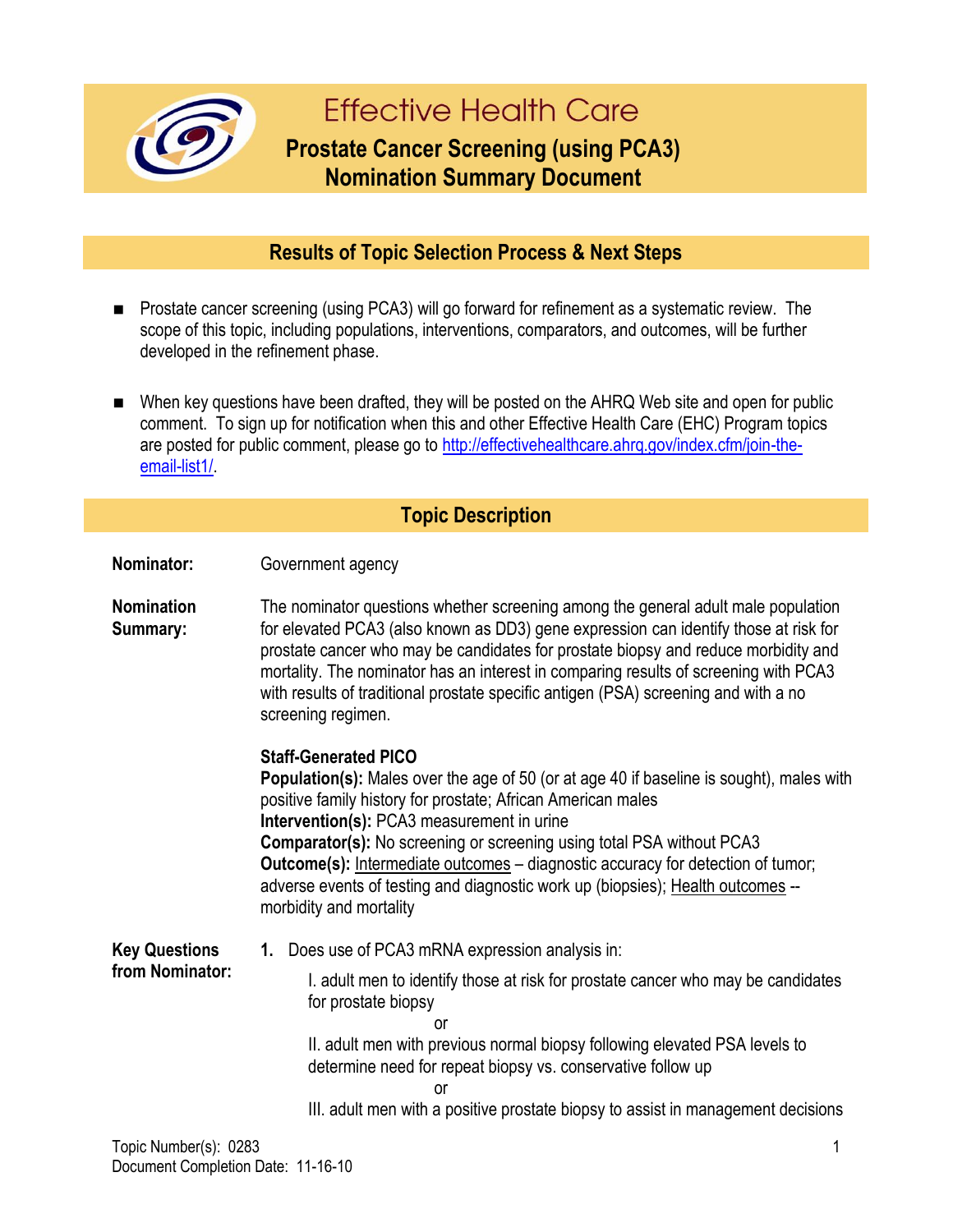(active surveillance vs. active treatment)

lead to improvements in health outcomes compared to a no-testing strategy, or are test results useful in medical, personal, or public health decision-making? (*overarching question*)

- **2.** What is the *analytic validity* (sensitivity, specificity, reproducibility, reliability) of tests designed to measure PCA3 mRNA expression?
	- a. Transcription-mediated amplification of PCA3 and PSA mRNA in urine sample
	- b. Do measures of AV vary by assay design, method of sample collection, etc.?
- **3.** What is the *clinical validity* (sensitivity, specificity, positive predictive value, negative predictive value) of the PCA3 assay?
	- a. How well does the PCA3 assay predict the presence or absence of prostate cancer?
		- i. How does sensitivity and specificity vary by score (ratio of PCA3/PSA mRMA) cut-off?
	- b. How well does the PCA3 assay differentiate between clinically significant and clinically insignificant prostate cancers?
	- c. What is the improvement in sensitivity or specificity of the PCA3 assay in detecting prostate cancer beyond that of PSA (and DRE)?
	- d. How well does the PCA3 assay predict the aggressiveness of prostate cancer?
	- e. How do these issues vary as a function of PSA result and biopsy status?
- **4.** Does use of the PCA3 assay lead to improved health outcomes when compared with or in addition to use of standard screening and management practices? (*clinical utility*)
	- a. Does use of the PCA3 assay influence decisions on whether to proceed to prostate biopsy?
		- i. Reduction in unnecessary *initial* biopsies resulting from false positive PSA results
		- ii. Reduction in unnecessary *repeat* biopsies in men with previous elevated PSA and ≥1 negative biopsy
	- b. Does use of the PCA3 assay influence treatment decisions in men with positive biopsies?
		- i. Avoidance of unnecessary treatment in men with clinically insignificant prostate cancer
		- ii. Initiation of treatment in men with a high probability of clinically significant prostate cancer
	- c. Do changes in screening and management for prostate cancer resulting from use of PCA3 assays lead to a reduction in cancer-related morbidity or mortality?
	- d. What is the cost-effectiveness of using PCA3 assays to guide screening and management for prostate cancer compared to current practice?
- **5.** What are the potential harms of testing or subsequent management options associated with use of the PCA3 assay for prostate cancer diagnosis and management decisions?
	- a. Errors in test assay leading to inaccurate results.
	- b. Potential for clinically significant prostate cancers to be missed in individuals presumed to be at "low risk" based on PCA3 score (false-negatives).
	- c. Potential for unnecessary and costly screening and management of individuals